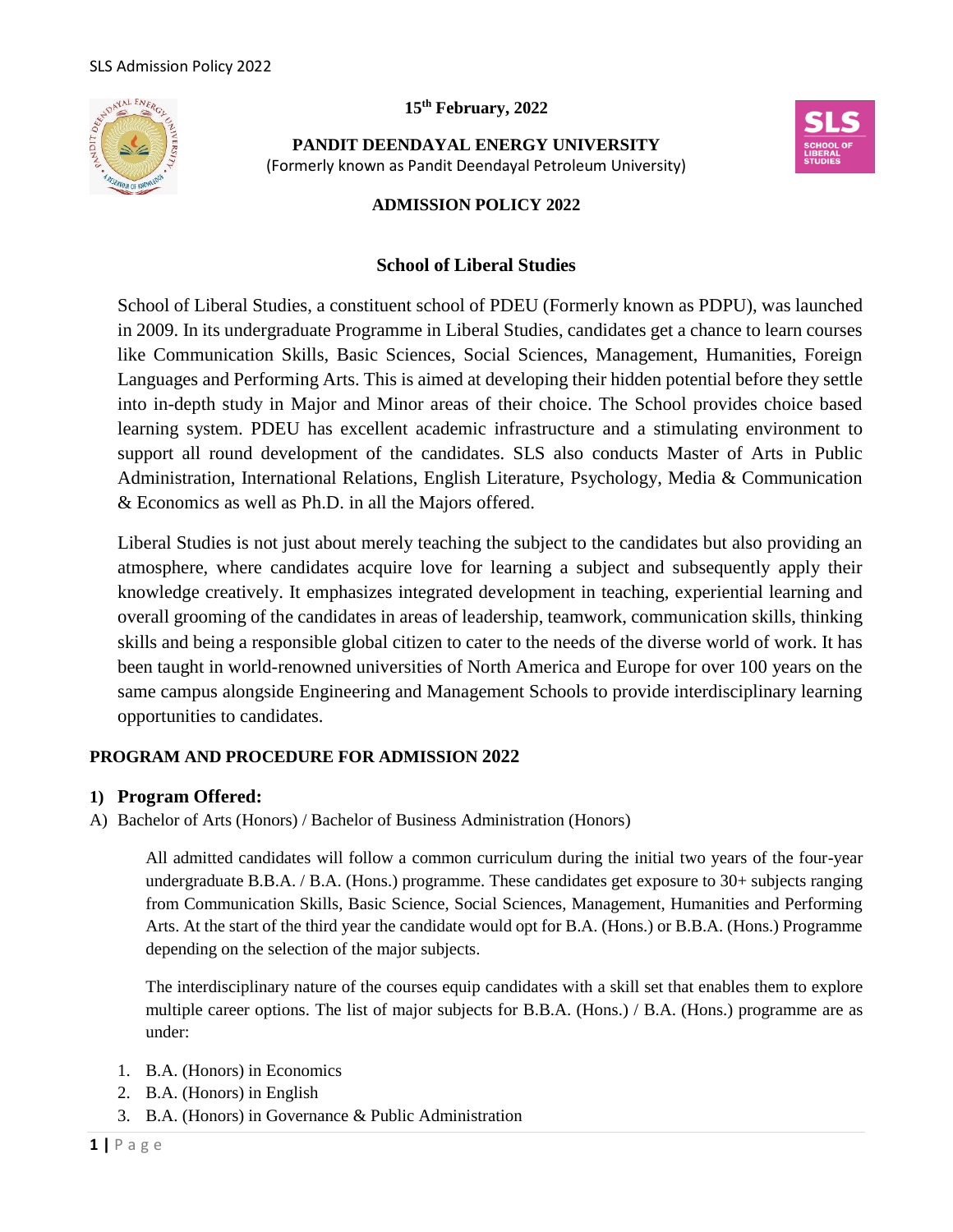- 4. B.A. (Honors) in Psychology
- 5. B.A. (Honors) in International Relations
- 6. B.A. (Honors) in Mass Communication
- 7. B.A. (Honors) in Digital Humanities
- 8. B.A. (Honors) in Indic Studies
- 9. B.B.A. (Honors) in Marketing
- 10. B.B.A. (Honors) in Human Resource
- 11. B.B.A. (Honors) in Finance
- B) Bachelor of Commerce (Honors)

As the global markets are more challenging and dynamic, career opportunities also expand and become more demanding. Mere discipline focused knowledge is not enough; one is required to develop holistic understanding of the world through interdisciplinary pursuit and industry-academia interface. In the era of globalization, any endeavor in commerce or business would surely be impacted by international influences. All admitted candidates will follow a common curriculum during the initial two years of the four-year undergraduate B.Com. (Hons.) programme. Economy of a country, Financial issues, Trade Policies, Culture, Demography and Geography of the country influence commercial activities. The third & the fourth year of the Programme focus on the major and minor subjects. The candidate can opt major subject (specialization) from the available commerce options and minor subjects of commerce options as well as also from B.A. (Hons.) basket / H.R subject from B.B.A (Hons.) basket as per their choice. Exploring Bachelor of Commerce with interdisciplinary focus would expand the horizontal as well as vertical opportunities in career for the candidates and would enable them to bring applied research aspect to the industry. School of Liberal Studies at Pandit Deendayal Energy University offers Four Year B.Com. (Hons.) Programme in the globally recommended format and pedagogy.

\*B.Com Candidates will be offered option of selecting minor subject from B.A. (Hons.) basket / H.R subject from B.A (Hons.) basket. List of major subjects for B.Com. (Hons.) programme are as under:

- 1. B.Com. (Honors) in Finance & Accounts
- 2. B.Com. (Honors) in Banking & Insurance
- 3. B.Com. (Honors) in Marketing & Management
- 4. B.Com. (Honors) in Entrepreneurship & International Trade

*The Admission Process for Bachelor Degree Programme 2022 will be conducted under the direction of the Admission Committee headed by the Director – SLS.*

#### **Intake, Terms & Conditions:**

**2) Intake: Total intake across the programs is 460 seats. The number of proposed seats available for admission: 340 candidates in B.B.A./ B.A.(Hons.) program and 120 candidates in B.Com.(Hons.) program.** Intake is subject to change at the discretion of the university**.**

#### **3) Reservation:**

- a) Statutory Reservation: For candidate from Indian States & UT's:
	- i) Scheduled Tribe (ST) 7.5%
	- ii) Scheduled Caste (SC) 15 %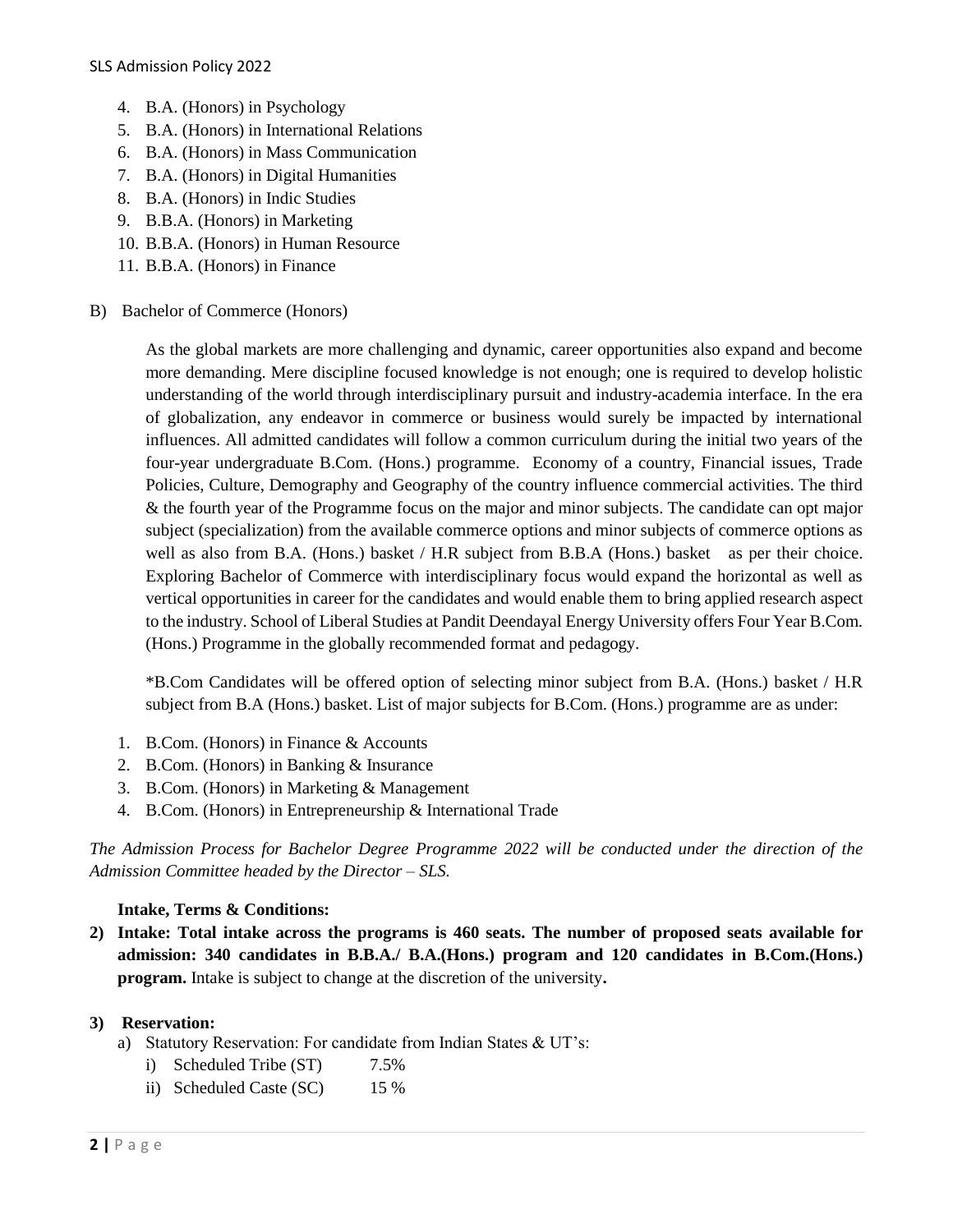Candidates are required to produce SC/ST certificate from relevant authorities along with authorized translation (Hindi or English).

- b) Physically challenged: Such candidates will be provided 3% reservation in each category.
	- i) Physically challenged means a person suffering from forty or more than forty percent of disability as certified by a competent medical authority. Candidates with less than 40% disability are not eligible for admission under this category.
	- ii) A candidate allotted admission under this category shall have to fulfill all academic requirements as applicable to others.
	- iii) Candidates are required to produce Physically Challenged certificate with authorized translation (Hindi or English). Acceptance of the same is subject to verification of the disability in person by the Medical Officer of the University.
- c) Girls Quota: 50% of seats shall be earmarked for girls in B.B.A./ B.A.(Hons.) program and B.Com.(Hons.) program each. Seats not filled under girls quota will be opened for other candidates (all genders and general category) as per lateral position on merit list.
- d) Admission seats not filled-in under any reserved category will be transferred into the general category.
- e) NRI / NRI-Sponsored Quota: 15% seats of the total intake of the school are reserved for NRI category (candidate must have completed class XII from a school outside India or he/she is NRI, to qualify for NRI quota only) and NRI-sponsored category (candidate must be an Indian citizen and must have completed class XII from a school in India to qualify for NRI-sponsored quota). Candidate will have to choose the option (YES/NO) available in the form for NRI / NRI-Sponsored Quota while filling up the application form in order to remain eligible for the same. Candidates have to provide a legal affidavit from NRI sponsor as per the format available on website at the time of admission. Failure to provide the affidavit will result in cancellation of admission without refund of fees. Vacant seats under NRI / NRI-sponsored quota will be offered to candidates under the same quota on first-come-first-serve basis. Any NRI / NRIsponsored seats still remaining vacant shall be transferred to the general category admission.
	- (i) Candidate applying for NRI category (candidate who have completed class XII from a school outside India or he/she is NRI), is eligible for the admission in SLS, PDEU on the basis of submission of either their SAT SCORE or online submission of SoP & Creative writing (as mentioned in the below table) and will have to appear for online Personal Interview conducted by SLS, PDEU." The candidate is required to submit the SAT score of the exam taken by him/her between  $1<sup>st</sup>$  April 2021 and 30<sup>th</sup> April 2022.
	- (ii) Such candidates will have more priority in merit for admission in SLS, PDEU and if qualifies in the merit list then would be eligible to secure the admission under NRI quota only. These candidates will not be allowed to get transferred / claim admission under general quota.
	- (iii) Candidate applying for NRI-Sponsored category (candidate who have completed class XII from a school in India & he/she is an Indian citizen), is eligible for the admission in SLS, PDEU on the basis of submission of either their SAT SCORE or online submission of SoP & Creative writing (as mentioned in the below table) and will have to appear for online Personal Interview conducted by SLS, PDEU." The candidate is required to submit the SAT score of the exam taken by him/her between  $1<sup>st</sup>$  April 2021 and 30<sup>th</sup> April 2022.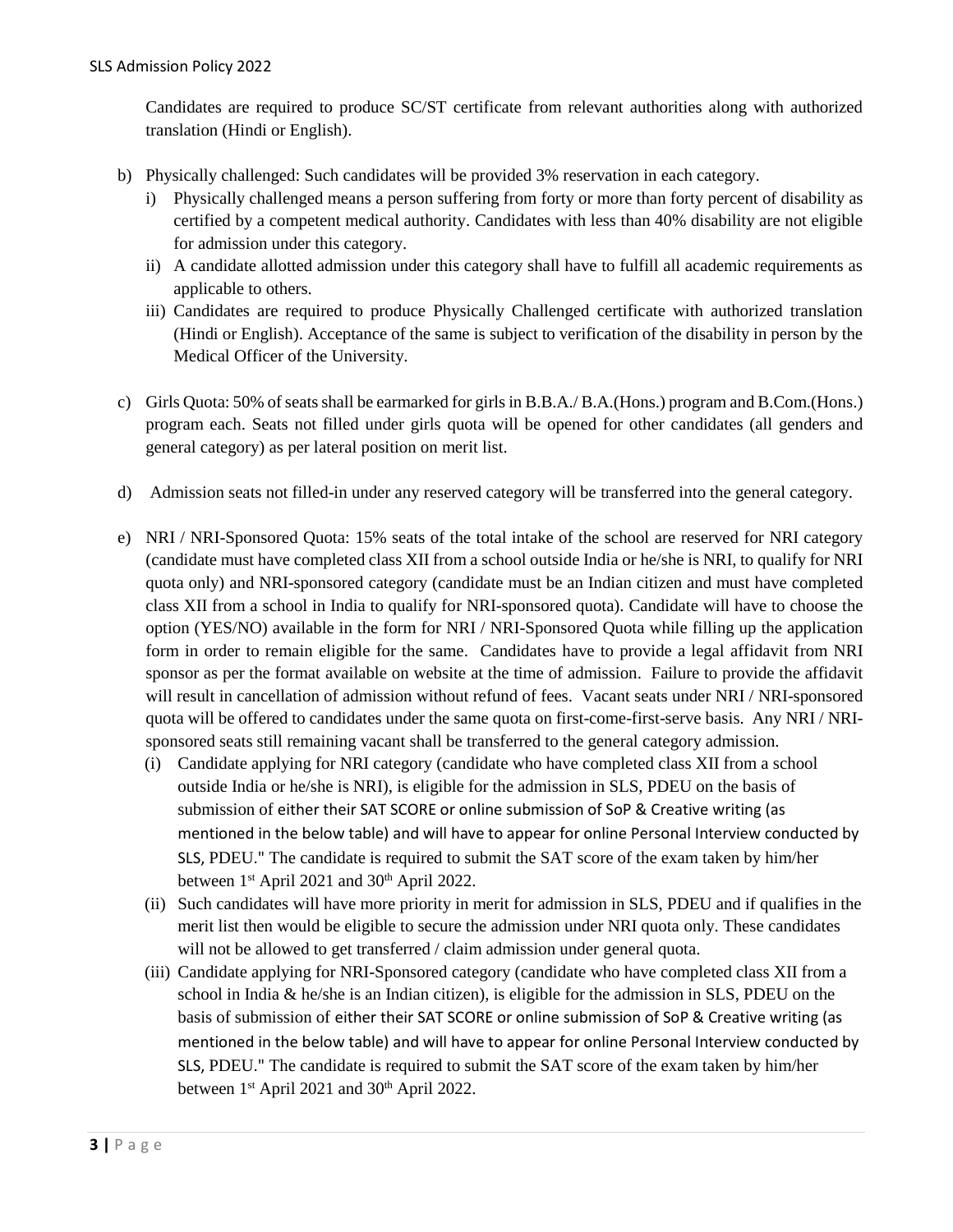(iv) Such students will be offered seat as per merit only after the allocation of seats for NRI category, under the NRI/NRI-Sponsored quota.

### **4) Eligibility and Selection Process**

Unless otherwise mentioned, all deadlines provided within this document will be adherent to office timings 10.00 AM to 5.30 PM. In receipt of online admission forms and online transfer of fees, the deadline will be midnight of the same date. The university reserves the right to change any published dates and time with prior notice of 12 hours.

a) Eligibility Criteria:

- i) The candidate seeking admissions to:
	- B.A. (Hons.)/B.B.A. (Hons.), he/she is required to have passed 12th standard examination or equivalent from any discipline.
	- B.Com. (Hons.), he/she is required to have passed 12th standard examination or equivalent from Commerce stream or should have studied accounting and/or commerce related subjects in 12th standard.
- ii) Candidate must have passed any of the following qualifying examinations; with English as one of the subjects:
	- The +2 level examination in the 10+2 pattern of examination of any recognized Central/State Board of Secondary Education, including Central Board of Secondary Education, New Delhi, and Council for Indian School Certificate Examination, New Delhi.
	- Intermediate Science or Two-year Pre-University Examination conducted by a recognized Board/University.
	- Final Examination of the two-year course of the Joint Services Wing of the National Defence Academy.
	- General Certificate Education (GCE) Examination (London/Cambridge/Sri Lanka) at the Advanced (A) level with minimum passes of 2/3 subjects.
	- High School Certificate Examination of Cambridge University
	- International Baccalaureate Diploma Program with the minimum passes of 6 subjects (3HL and 3SL) with 24 points.
	- Any Public School/Board/University Examination in India or in foreign countries recognized by the Association of Indian Universities as equivalent to 10+2 system.
	- Senior Secondary School Examination conducted by the National Open School with minimum five subjects.
	- H.S.C. Vocational Examination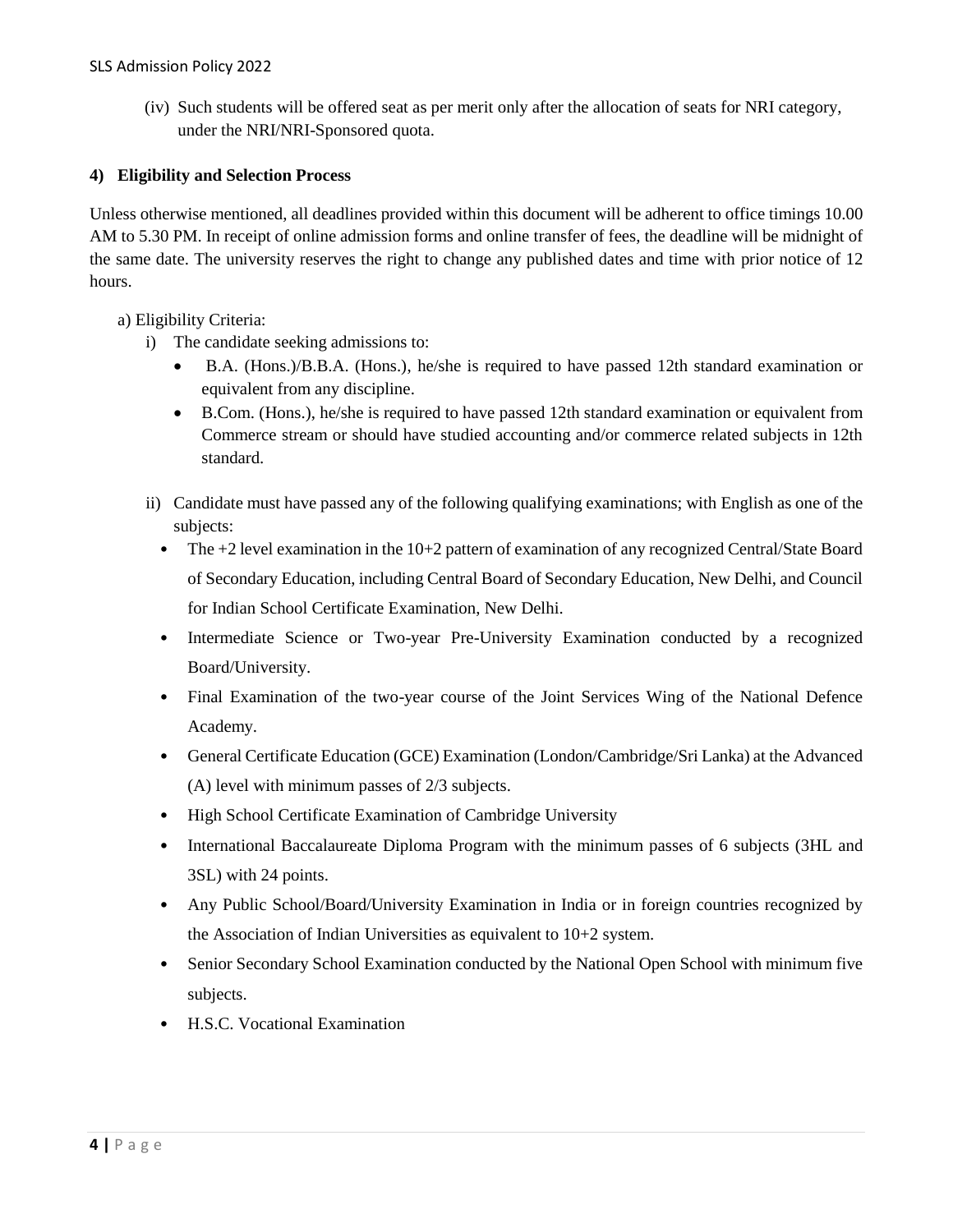- b) Merit Reckoning and Selection Procedure
	- i) Online Submission of Statement of Purpose & Creative Writing OR SAT Exam score and Personal Interview:

Merit for admissions will be based on the total marks obtained in the process. The candidate has to appear for all the required components as mentioned in the below table to qualify for the Merit List.

| <u>Sr.</u>            | <b>ADMISSION PROCESS</b>                                                                                                                                                                                                                                                                                                                                                                   |           |
|-----------------------|--------------------------------------------------------------------------------------------------------------------------------------------------------------------------------------------------------------------------------------------------------------------------------------------------------------------------------------------------------------------------------------------|-----------|
| No.<br>$\overline{1}$ | <b>Particulars</b><br>(a) Statement of Purpose (Max. 500 words)<br>Self-introduction, interests & motivation<br>٠<br>Insight of your life goals<br>٠<br>Aspiration to join SLS, PDEU<br>٠<br>Summarize your middle school & High School experiences<br>٠<br>Discuss the relevance of your Co-curricular activities<br>٠<br>Elaborate your academic interests<br>٠<br>$\boldsymbol{\alpha}$ | 30 Marks  |
|                       | (b) Creative Writing (Max. 500 words)<br>Language<br>Presentation<br>$\blacksquare$<br>Creativity & Thought Process<br>٠                                                                                                                                                                                                                                                                   | 30 Marks  |
|                       | <b>OR</b><br>(c) SAT Exam<br>Note: Attempt <b>Either</b> (a) + (b) $OR$ (c) from above option                                                                                                                                                                                                                                                                                              | 60 Marks  |
| $\mathfrak{D}$        | <b>Personal Interview</b><br><b>Communication skills</b><br>Approach & Attitude<br>٠<br>Co- achievements in co-curricular $\&$ sports activities<br>٠                                                                                                                                                                                                                                      | 40 Marks  |
|                       | <b>TOTAL</b>                                                                                                                                                                                                                                                                                                                                                                               | 100 Marks |

\* There will be no negative marking.

\* Creative Writing can be written as in form of prose or poetry.

\* The candidates must produce all certificates (if any) for achievements in co-curricular and sports at the time of the online Interview if asked by the panelists.

\* The NRI candidate who have passed their 12<sup>th</sup> standard from any schools outside India but is an Indian citizens/Indian passport holder is required to either submit their SAT score (exam taken by him/her between 1<sup>st</sup> April 2021 and 30<sup>th</sup> April 2022) or online submission of SoP & Creative Writing (as mentioned in the above table) and appear for online Personal Interview conducted by SLS, PDEU.

\*The NRI candidate who have passed their  $12<sup>th</sup>$  standard from any schools in India and is an Indian citizens/Indian passport holder is required to either submit their SAT score (exam taken by him/her between 1<sup>st</sup> April 2021 and 30<sup>th</sup> April 2022) or online submission of SoP & Creative Writing (as mentioned in the above table) and appear for online Personal Interview conducted by SLS, PDEU.

\*A candidate who is an Indian citizen and is applying under NRI-Sponsored quota should have passed his/her 12<sup>th</sup> standard from Indian school. He/she is required to either submit their SAT score (exam taken by him/her between 1<sup>st</sup> April 2021 and 30<sup>th</sup> April 2022) or online submission of SoP & Creative Writing (as mentioned in the above table) and appear for online Personal Interview conducted by SLS, PDEU.

The important dates are mentioned towards the end of the document.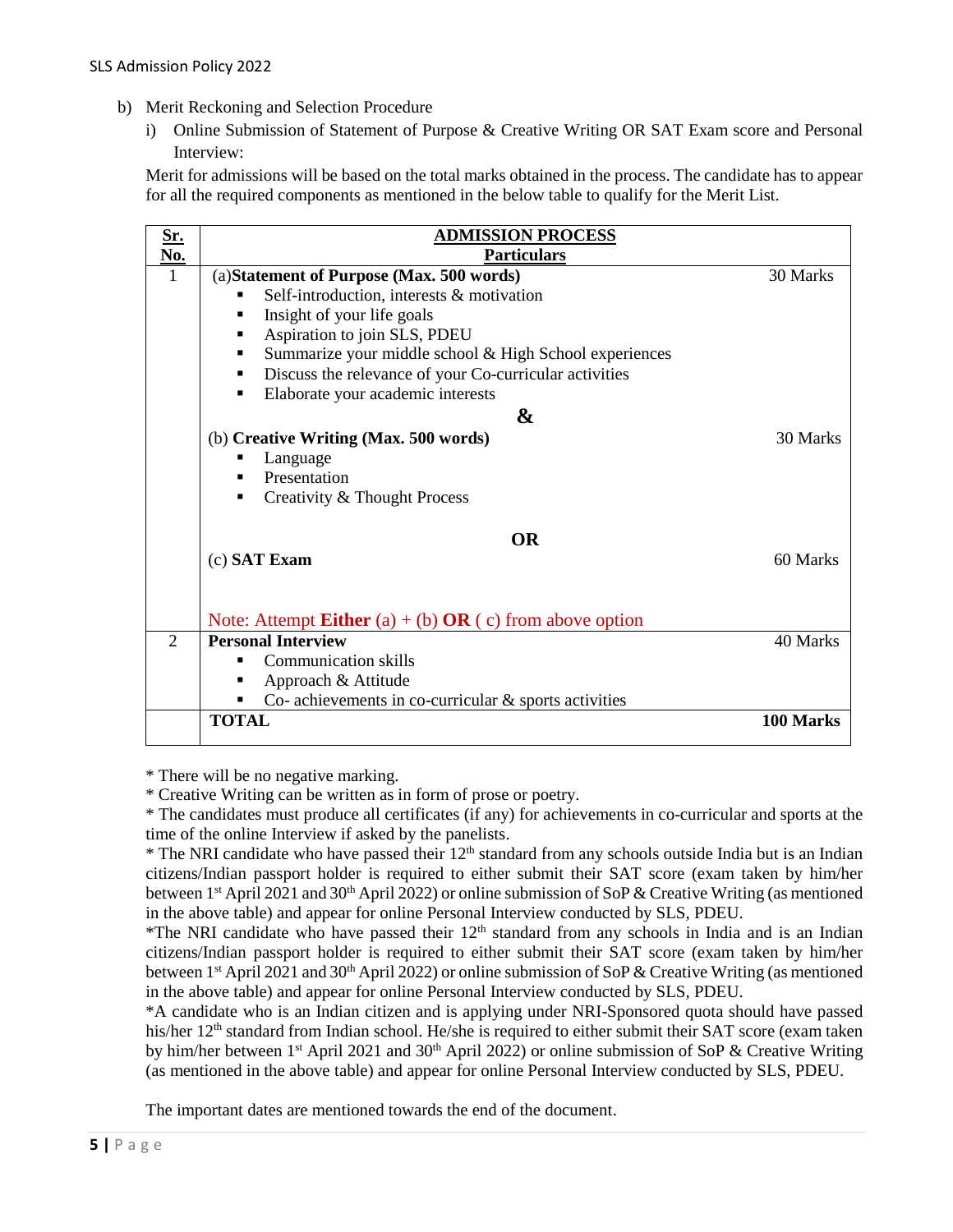ii) Submissions:

Last date for the Submission of SAT score / Statement of Purpose (SoP) & creative writing would be Tuesday, 26 May 2022 and the schedule for the Personal Interview would be informed to the candidates well in advance. The candidate will have to ensure their availability as per the interview schedule given to them and adhere to the deadlines of submission of SAT score / SOP & creative writing. All Candidates are advised to visit the website on regular basis for updates regarding the details. The online interview schedule are subject to change at the discretion of the university.

### **5) Online Application Process:**

- a) Candidate should register the on-line application form available on SLS website. (Please visit SLS website: - **sls.pdpu.ac.in** for the application procedure.)
- b) For the purpose of application, a candidate shall be required to make online payment of Rs. 1200.00 through Internet Banking/Debit Card/Credit Card towards the application fee and it is non-refundable.
- c) A candidate shall be required to upload the colored scan copies of requisite certificates and testimonials as specified in the Application Form.
- d) Those candidates with Accounting/Commerce background as per section 4a(i)2 would be required to indicate their preference of B.A. (Hons.) / B.B.A. (Hons.) OR B.Com. (Hons.) in the Application Form itself. Order of preference once given would be treated as final. As per the merit, if candidate's higher preference is available, it would be mandatory for the candidate to accept it.
- e) The last date to apply online is 12.00 PM (Midnight) of Thursday,  $26<sup>th</sup>$  May, 2022. f) The candidate will have to produce the printout of the Admit Card/Hall Ticket along with proof of the identity such as original aadhar card/ election card/ driving license during the online interview conducted which will be examined by the panelists.

#### **6) Test Administration and Merit List:**

- a. Candidates are requested to be ready well in advance for the online interview schedule for them.
- b. Candidate will not be allowed to change the SOP and creative writing once submitted.
- c. Candidates must have the following when sitting for an interview:
	- i. Documents: Admit Card/Hall ticket.
	- ii. Photo identity proof (aadhar card/ election card/ driving license
	- iii. Certificates & medals if any
- d. Instructions for SoP and Creative Writing:
	- i. Word limit: SoP (max. 500 words) & creative writing (max. 500 words).
	- ii. Candidates are advised to write their SoP & Creative Writing truthfully and with utmost honesty. Also mention the source name and link if used as a reference to write SoP.
	- iii. Plagiarism will be checked and may result in the disqualification of the same.
- e. All candidates submitting Application Forms along with successful payment of registration form fees by the due date will be receiving auto generated Application Roll Numbers on the form itself.
- f. The candidates shall have to make their own arrangements for online interview. There will be no consideration to change the interview schedule unless in exceptional circumstances. A request for the same will be made via email by the candidate and will be reviewed by the Director – SLS for consideration. Requests should be made at least one week before the date of the personal interview.
- g. Based on the performance in all the components SAT / SoP + creative writing and the personal interview evaluation, a single merit list will be announced on Tuesday, 14<sup>th</sup> June, 2022<sup>\*</sup>. Cut-off scores, if required, would be decided by the Admission Committee. Programme preference indicated in application form will be considered while allocating the admission.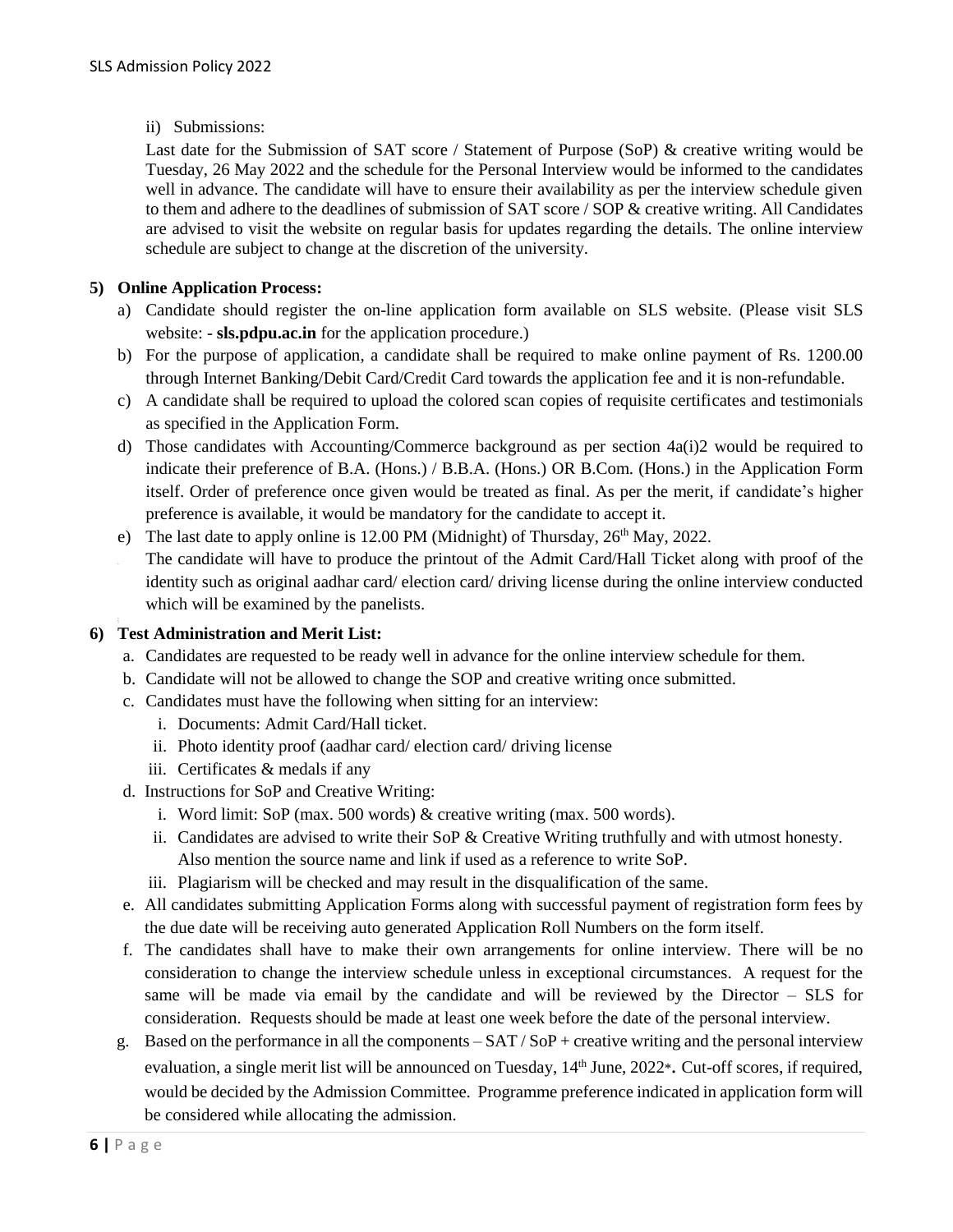- h. Operating waiting list (If required): Availability of seat(s), if any, to the waitlisted candidates for the admission will be announced on Thursday,  $23<sup>rd</sup>$  June,  $2022**$ . Wait listed candidates seeking admission should pay fees as notified on the website. No individual communication shall be made in this regard.
- i. If at any stage, the information provided by the candidate is found to be false, his / her admission shall be cancelled and he/she shall be debarred from applying for admission in any academic program of the University for the next two years.
- j. All communications for the admission process will be made through SLS website [www.sls.pdpu.ac.in] and only communications made on the website should be treated as final. Candidates are strongly advised to access the School's website on regular basis for admission updates.
- k. Admission committee is authorized to cancel any admission that has been given inadvertently by the Admission Committee or admission taken by the candidate on the basis of incorrect/ insufficient information.
- l. If, due to any administrative or other reason, the University cancels the allotment of seat made to any candidate, the entire fee collected (except application form fee) will be refunded.
- m. On admission, the candidate will have to deposit one copy of Aadhar Card (optional), Date of Birth Certificate, 12th standard marks Sheet and Certificate, School Leaving Certificate, and predicted grade sheet (for candidate whose result is awaited), SC / ST / Physically Challenged Certificate (by competent authority) for verification. The University does not collect or keep any original document with itself.
- n. The above rules are subject to modifications from time to time, whenever found necessary.

## **7) Fee Structure and Payment Schedule**

a) Fee Structure:

For All Candidates *(Except NRI / NRI-Sponsored candidates)*

| Particulars                                             | <b>Fees For Candidate</b> |
|---------------------------------------------------------|---------------------------|
|                                                         | (In Rs.)                  |
| Tuition Fee (per semester)                              | 1,18,000                  |
| University Enrollment & Examination Fees (per semester) | 3,000                     |
| Library Deposit (One time, Refundable)                  | 3,000                     |
| Caution Money Deposit (One time, Refundable)            | 10,000                    |
| Total Fees, Enrollment, Examination Fees & Deposits     | 1,34,000                  |

### For NRI / NRI-Sponsored candidates

| <b>Particulars</b>                                      | Fees For Candidate      |
|---------------------------------------------------------|-------------------------|
|                                                         | (In Rs.)                |
| Tuition Fee for NRI-Sponsored candidates (per semester) | <b>USD 2,950</b>        |
| University Enrollment & Examination Fees (per semester) | 3,000                   |
| Library Deposit (One time, Refundable)                  | 3,000                   |
| Caution Money Deposit (One time, Refundable)            | 10,000                  |
| Total Fees, Enrollment, Examination Fees & Deposits     | $USD 2,950 + Rs. 16000$ |

Each academic year is split in two semesters.

\* Limited hostel facilities at the campus are available for girls/boys according to hometown (outstation candidates get preference) and merit.

\* Hostel accommodation is available on first come first serve basis, subject to its availability. To secure the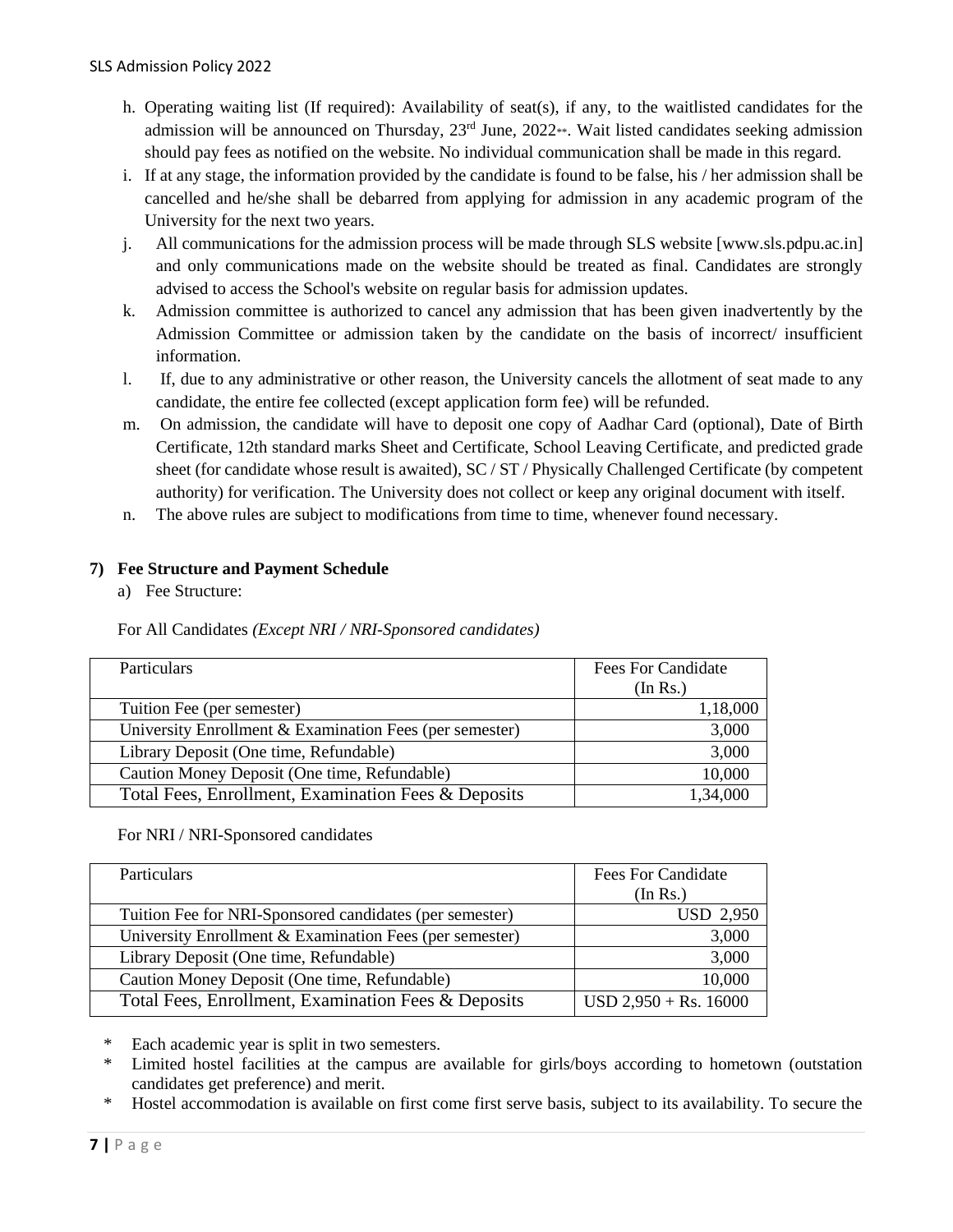hostel accommodation, following non-refundable fees are required to be paid:

\* **Hostel charges** are as under (FY 2021-22):

| <b>Particulars</b> | <b>Accommodation Rent</b><br>(in Rs.) |
|--------------------|---------------------------------------|
| <b>Hostel Fees</b> | $85,000/-$                            |

Utilities are charged extra. Hostel Deposit (Refundable): 5,000/- to be paid at the time of confirming the hostel facility. Electricity charges would be levied (calculated) extra on actual consumption basis.

- **\* Mess Charges** (FY 2021-22):
	- i. Rs. 44,000/- per year for breakfast, lunch, dinner and snacks as per canteen schedule. This is compulsory for candidates opting for hostel facility of the University.
- ii. Rs. 29,000/- per year for breakfast, lunch and snacks for day scholars as per the canteen schedule. (Monday to Friday)

The above mentioned Hostel Fees / Mess Charges are to be paid through a Demand Draft drawn in favor of 'Pandit Deendayal Energy University', payable at Ahmedabad at the start of academic year.

For hostel facility Shri Ashutosh Vyas Ground Floor (Block-C) **email: [ashutosh.vyas@spt.pdpu.ac.in](mailto:ashutosh.vyas@spt.pdpu.ac.in)** may be contacted. \*Hostel and mess charges are subject to upward revision from time to time.

- b) Payment Schedule:
	- i) Payment for getting provisional Admission: The candidates who are offered admission can secure the admission only upon online payment of the full fees of the first semester.
	- ii) Payment of the remaining charges: The admitted candidates are required to pay the mess charges and energy charges for the first semester before the prescribed date.
	- iii) Semester wise Payment: The admitted candidates are required to pay the fees of every semester one week before the commencement of the respective semester. In case of delay, penalty will be charged as per the prescribed rules.
- c) Modes of Payment:
	- i) Modes of Payment for securing the offered provisional admission for 2022 intake will be online.
	- ii) Cash Payment is not accepted.

#### **8) Education Loan**

Education loan facility will be available to the eligible candidates from the leading banks at preferred rate of interest. The candidates are required to provide supporting documentation as required by the bank.

#### **9) Cancellation of Admission and Refund of fees:**

- a) If Admission Committee is convinced that a certain candidate has been wrongly admitted, the admission shall be cancelled at any time. In such an event, the fees shall be refunded. (Except application fee).
- b) If the candidate has not passed in class XII standard examination (irrespective of any boards), he/she shall not be eligible to get admission in spite of him/her having applied/registered for the admission process.
- c) A Provisional admission is granted to the candidates waiting for their result. However, if the candidate after receiving the final grade sheet / result does not meet the eligibility requirement the admission given to him/her will automatically stand cancelled.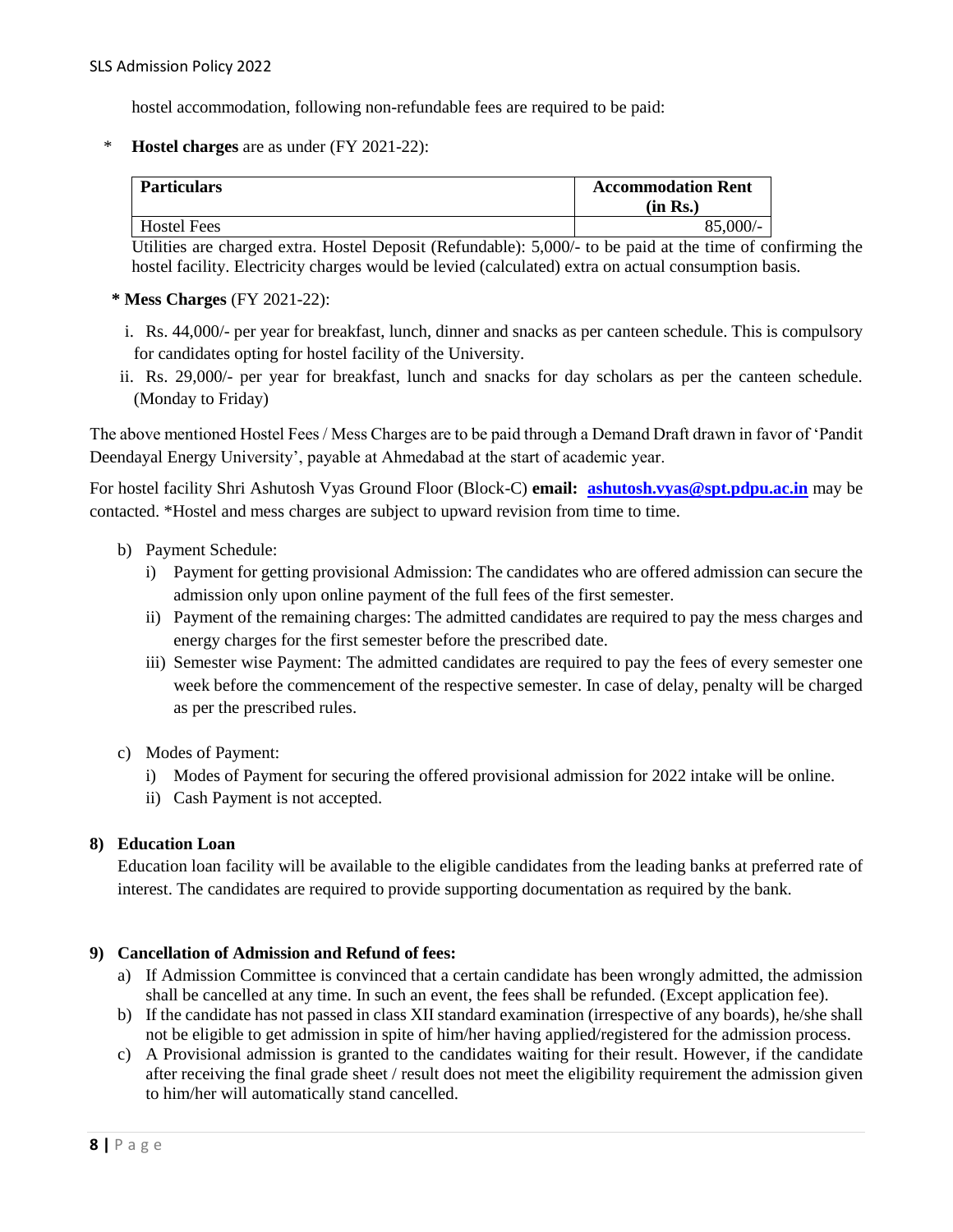- d) All the candidates who are granted admission have to strictly abide by all the rules and regulations of the university and have to maintain a thorough discipline/decorum during their trips/visits/study tours/internships/workshops/IEP programs/exchange programs/etc. within or outside the campus, failing which the university holds the final right to cancel the admission granted at any point of time.
- e) Candidate will have to submit a handwritten letter of request of cancellation of admission duly signed by the candidate and parent/guardian, along with cancellation form provided by SLS office.
- f) If a candidate chooses to withdraw from the program of study in which he/she is enrolled, the institution concerned shall follow the five-tier system for the refund of fees remitted by the candidate as per the UGC fee refund notification (UGC-Notice-reg-Fees-refund-Eng) dated October 2018.
- g) Refund of Admission Fees deposited by Candidates shall be done strictly as per UGC Notification for refund of fees as follows:

| <b>Percentage of Refund of</b><br><b>Aggregate Fees*</b> | Point of time when notice of withdrawal of admission is<br>served to the University      |
|----------------------------------------------------------|------------------------------------------------------------------------------------------|
| $100\%$ **                                               | 15 days or more before the formally-notified last date of<br>admission                   |
| 90%                                                      | Less than 15 days before the formally-notified last date of<br>admission                 |
| 80%                                                      | 15 days or less after the formally notified last date of admission                       |
| 50%                                                      | 30 days or less, but more than 15 days after formally-notified last<br>date of admission |
| 00%                                                      | More than 30 days after formally notified last date of admission                         |

*\*\*In this case, the University will deduct Rs. 5000/- towards a processing charges. Last date of admission is 15th July 2022\*.* To apply for a withdrawal/refund, candidates must complete the online withdrawal process from thei application dashboard and submit a scanned copy of cancelled cheque via email **notification to [slsadmission@pdpu.ac.in](mailto:slsadmission@pdpu.ac.in)** .

h) For withdrawal of admission and seeking refund, a candidate is required to submit the original fee receipt, admission letter, handwritten cancellation application and the letter of request for withdrawal duly signed by him and counter signed by his parent/guardian. No other communication will be considered except hard copy of the Cancellation Form. If Candidate cancels admission after commencement of the program, the candidate shall also have to submit a No-Objection Certificate signed by various departmental / sectional heads of the University.

### **10) Interpretations and Change of Admission Rules:**

In the matter of interpretation of Admission Policies and Procedures, the decision of the Admission Committee shall be final and binding on the candidates. The Admission Committee is authorized to resolve issues that are not covered in the Admission Policies and Procedures mentioned above, on the merit of the cases, and implement the same.